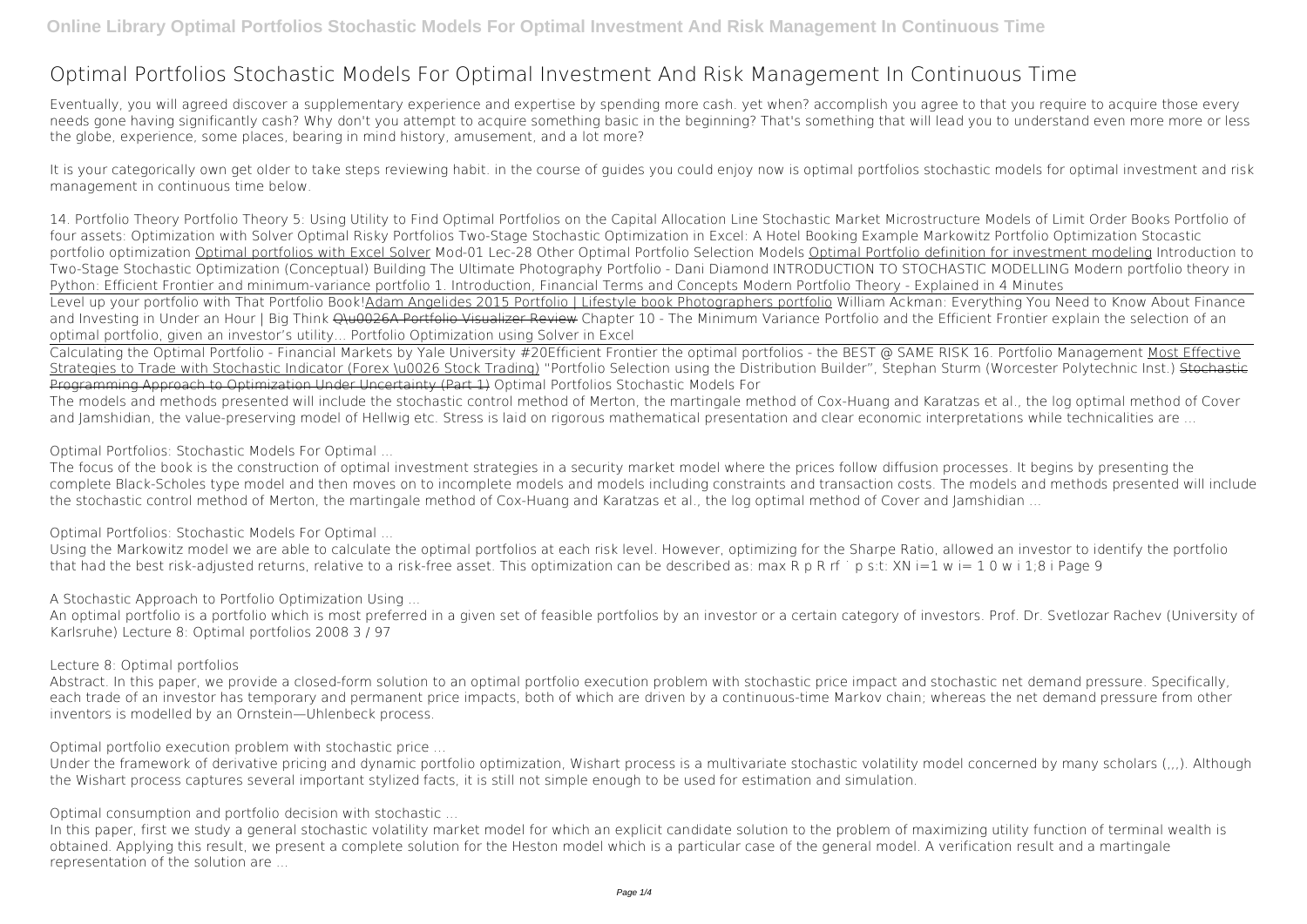#### **A GENERAL STOCHASTIC VOLATILITY MODEL AND OPTIMAL ...**

Stochastic investment models can be either single-asset or multi-asset models, and may be used for financial planning, to optimize asset-liability-management (ALM) or asset allocation; they are...

**Stochastic Modeling Definition - investopedia.com**

Merton's portfolio problem is a well known problem in continuous-time finance and in particular intertemporal portfolio choice.An investor must choose how much to consume and must allocate his wealth between stocks and a risk-free asset so as to maximize expected utility.The problem was formulated and solved by Robert C. Merton in 1969 both for finite lifetimes and for the infinite case.

Portfolio optimization is the process of selecting the best portfolio (asset distribution), out of the set of all portfolios being considered, according to some objective. The objective typically maximizes factors such as expected return, and minimizes costs like financial risk.

optimal problem in a stochastic interest rate market. 3. We present a class of SV models for which there exist closed form solutions. The rest of the paper is organized as follows. In Section 2, we introduce a stochastic volatility market model and a portfolio selection problem. In Section 3, we present an explicit solution for a class of SV ...

#### **Merton's portfolio problem - Wikipedia**

INTRODUCTION : #1 Optimal Portfolios Stochastic Models For Publish By Jeffrey Archer, Optimal Portfolios Stochastic Models For Optimal optimal portfolios stochastic models for optimal investment and risk management in continuous time korn ralf isbn 9789810232153 kostenloser versand fur alle bucher mit versand und verkauf duch amazon

By describing the actions of the investor via the portfolio process (i.e. the percentages of wealth invested in the different securities) Merton was able to reduce the portfolio problem to a control problem which could be solved by using standard stochastic control methodology. 1 A drawback of Merton's model, however, is the assumption of ...

**10+ Optimal Portfolios Stochastic Models For Optimal ...**

**Portfolio optimization - Wikipedia**

Stochastic volatility in the market has been studied and justified, mostly in options pricing, but also foreign exchange and optimal portfolios, by Andersen, Benzoni and Lund, Ball, and Roma, Ball and Torous, Bates, Duffie, Pan and Singleton, Hanson, Hanson and Yan, Hull and White, Scott, Wiggins, Yan and Hanson, and Zariphopoulou.

**A Stochastic Volatility Model and Optimal Portfolio Selection**

**Optimal Portfolios with Stochastic Interest Rates ...**

A consumption-investment problem is considered for a small investor in the case of a market model in which prices evolve according to a stochastic equation Optimal portfolio for a small investor in a market model with discontinuous prices | SpringerLink

**Optimal portfolio for a small investor in a market model ...**

Stochastic Optimization Models in Finance focuses on the applications of stochastic optimization models in finance, with emphasis on results and methods that can and have been utilized in the analysis of real financial problems.

**Stochastic Optimization Models in Finance - 1st Edition**

**Stochastic Calculus of Heston's Stochastic-Volatility Model**

the special case of the Cox–Ingersoll–Ross (CIR) term structure model. Application 2 is a stock portfolio choice problem when the stock return is described by Heston's (1993) stochastic volatility model. Application 3 is a portfolio choice problem with a stock and a bond in a stochastic interest rate–stochastic volatility model.

**Portfolio Selection in Stochastic Environments**

In order to tackle the problem of how investors in financial markets allocate wealth to stochastic interest rate governed by a nested stochastic differential equations (SDEs), this paper employs the Nash equilibrium theory of the subgame perfect equilibrium strategy and propose an extended Hamilton-Jacobi-Bellman (HJB) equation to analyses the optimal control over the financial system ...

The focus of the book is the construction of optimal investment strategies in a security market model where the prices follow diffusion processes. It begins by presenting the complete Black-Scholes type model and then moves on to incomplete models and models including constraints and transaction costs. The models and methods presented will include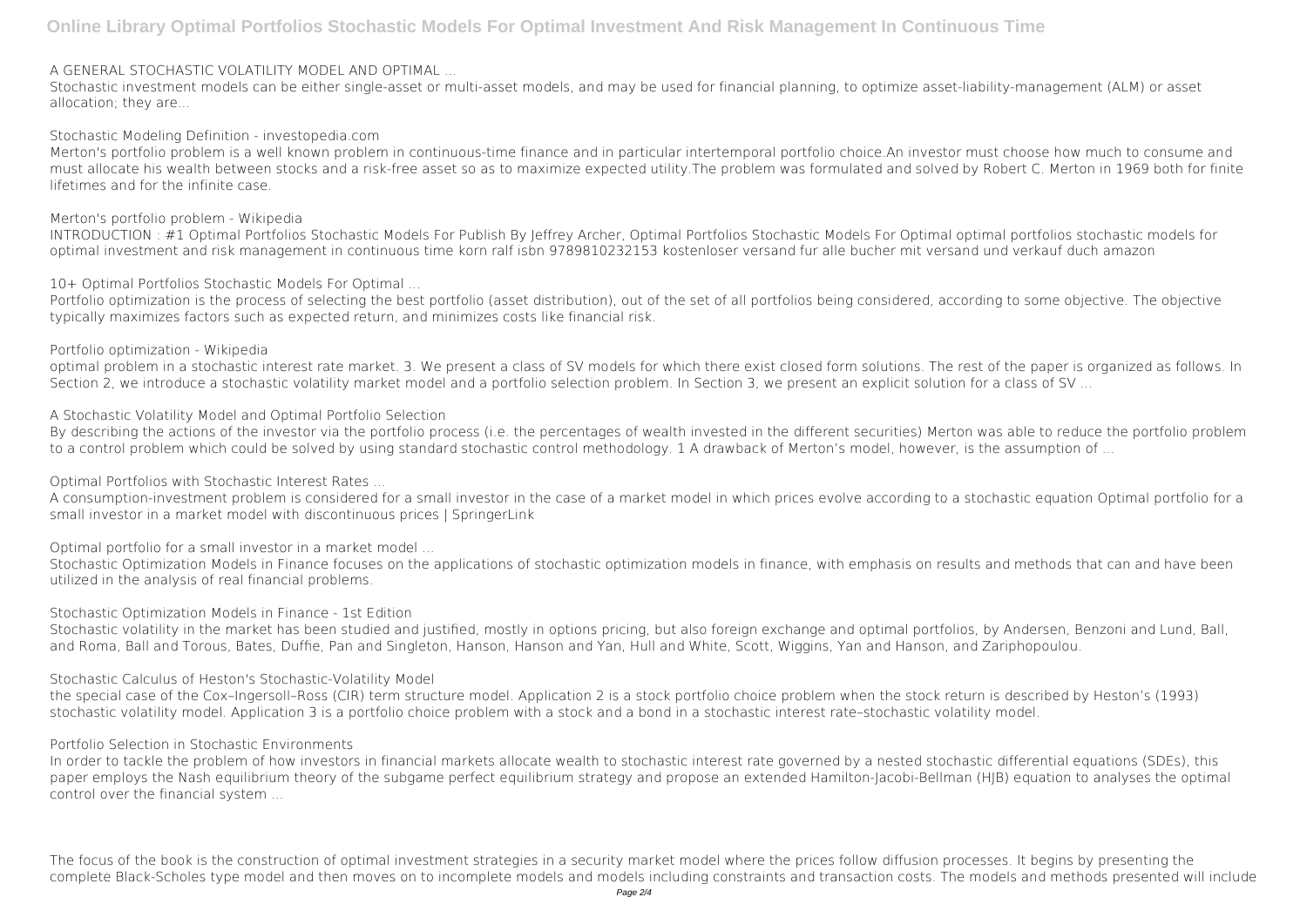the stochastic control method of Merton, the martingale method of Cox-Huang and Karatzas et al., the log optimal method of Cover and Jamshidian, the value-preserving model of Hellwig etc.

This groundbreaking book extends traditional approaches of risk measurement and portfolio optimization by combining distributional models with risk or performance measures into one framework. Throughout these pages, the expert authors explain the fundamentals of probability metrics, outline new approaches to portfolio optimization, and discuss a variety of essential risk measures. Using numerous examples, they illustrate a range of applications to optimal portfolio choice and risk theory, as well as applications to the area of computational finance that may be useful to financial engineers.

The focus of the book is the construction of optimal investment strategies in a security market model where the prices follow diffusion processes. It begins by presenting the complete Black-Scholes type model and then moves on to incomplete models and models including constraints and transaction costs. The models and methods presented will include the stochastic control method of Merton, the martingale method of Cox-Huang and Karatzas et al., the log optimal method of Cover and Jamshidian, the value-preserving model of Hellwig etc. Stress is laid on rigorous mathematical presentation and clear economic interpretations while technicalities are kept to the minimum. The underlying mathematical concepts will be provided. No a priori knowledge of stochastic calculus, stochastic control or partial differential equations is necessary (however some knowledge in stochastics and calculus is needed). Contents:Introduction and Discrete-Time ModelsThe Continuous-Time Market ModelThe Continuous-Time Portfolio ProblemConstrained Continuous-Time ProblemsPortfolio Optimisation in the Presence of Transaction CostsNon-Utility Based Portfolio Selection ModelsAppendix Readership: Professionals in the financial industry, economists, mathematicians, physicians and students in stochastic processes. keywords: "This book provides not only a survey of the continuous-time porfolio selection theory, but also can be recommended to those who want to obtain a quick overview about methods of portfolio theory. Because of its friendly and inviting style, parts of this book are also suitable as a first introduction to this theory for those not familiar with stochastic analysis." Metrika

Stochastic Optimization Models in Finance focuses on the applications of stochastic optimization models in finance, with emphasis on results and methods that can and have been utilized in the analysis of real financial problems. The discussions are organized around five themes: mathematical tools; qualitative economic results; static portfolio selection models; dynamic models that are reducible to static models; and dynamic models. This volume consists of five parts and begins with an overview of expected utility theory, followed by an analysis of convexity and the Kuhn-Tucker conditions. The reader is then introduced to dynamic programming; stochastic dominance; and measures of risk aversion. Subsequent chapters deal with separation theorems; existence and diversification of optimal portfolio policies; effects of taxes on risk taking; and two-period consumption models and portfolio revision. The book also describes models of optimal capital accumulation and portfolio selection. This monograph will be of value to mathematicians and economists as well as to those interested in economic theory and mathematical economics.

Stochastic portfolio theory is a mathematical methodology for constructing stock portfolios and for analyzing the effects induced on the behavior of these portfolios by changes in the distribution of capital in the market. Stochastic portfolio theory has both theoretical and practical applications: as a theoretical tool it can be used to construct examples of theoretical portfolios with specified characteristics and to determine the distributional component of portfolio return. This book is an introduction to stochastic portfolio theory for investment professionals and for students of mathematical finance. Each chapter includes a number of problems of varying levels of difficulty and a brief summary of the principal results of the chapter, without proofs.

This thesis summarizes most of my recent research in the field of portfolio optimization. The main topics which I have addressed are portfolio problems with stochastic interest rates and portfolio problems with defaultable assets. The starting point for my research was the paper "A stochastic control ap proach to portfolio problems with stochastic interest rates" (jointly with Ralf Korn), in which we solved portfolio problems given a Vasicek term structure of the short rate. Having considered the Vasicek model, it was obvious that I should analyze portfolio problems where the interest rate dynamics are gov erned by other common short rate models. The relevant results are presented in Chapter 2. The second main issue concerns portfolio problems with default able assets modeled in a firm value framework. Since the assets of a firm then correspond to contingent claims on firm value, I searched for a way to easily deal with such claims in portfolio problems. For this reason, I developed the elasticity approach to portfolio optimization which is presented in Chapter 3. However, this way of tackling portfolio problems is not restricted to portfolio problems with default able assets only, but it provides a general framework allowing for a compact formulation of portfolio problems even if interest rates are stochastic.

This books covers the broad range of research in stochastic models and optimization. Applications presented include networks, financial engineering, production planning, and supply chain management. Each contribution is aimed at graduate students working in operations research, probability, and statistics.

Advanced Stochastic Models, Risk Assessment, and Portfolio Optimization The finance industry is seeing increased interest in new risk measures and techniques for portfolio optimization when parameters of the model are uncertain. This groundbreaking book extends traditional approaches of risk measurement and portfolio optimization by combining distributional models with risk or performance measures into one framework. Throughout these pages, the expert authors explain the fundamentals of probability metrics, outline new approaches to portfolio optimization, and discuss a variety of essential risk measures. Using numerous examples, they illustrate a range of applications to optimal portfolio choice and risk theory, as well as applications to the area of computational finance that may be useful to financial engineers. They also clearly show how stochastic models, risk